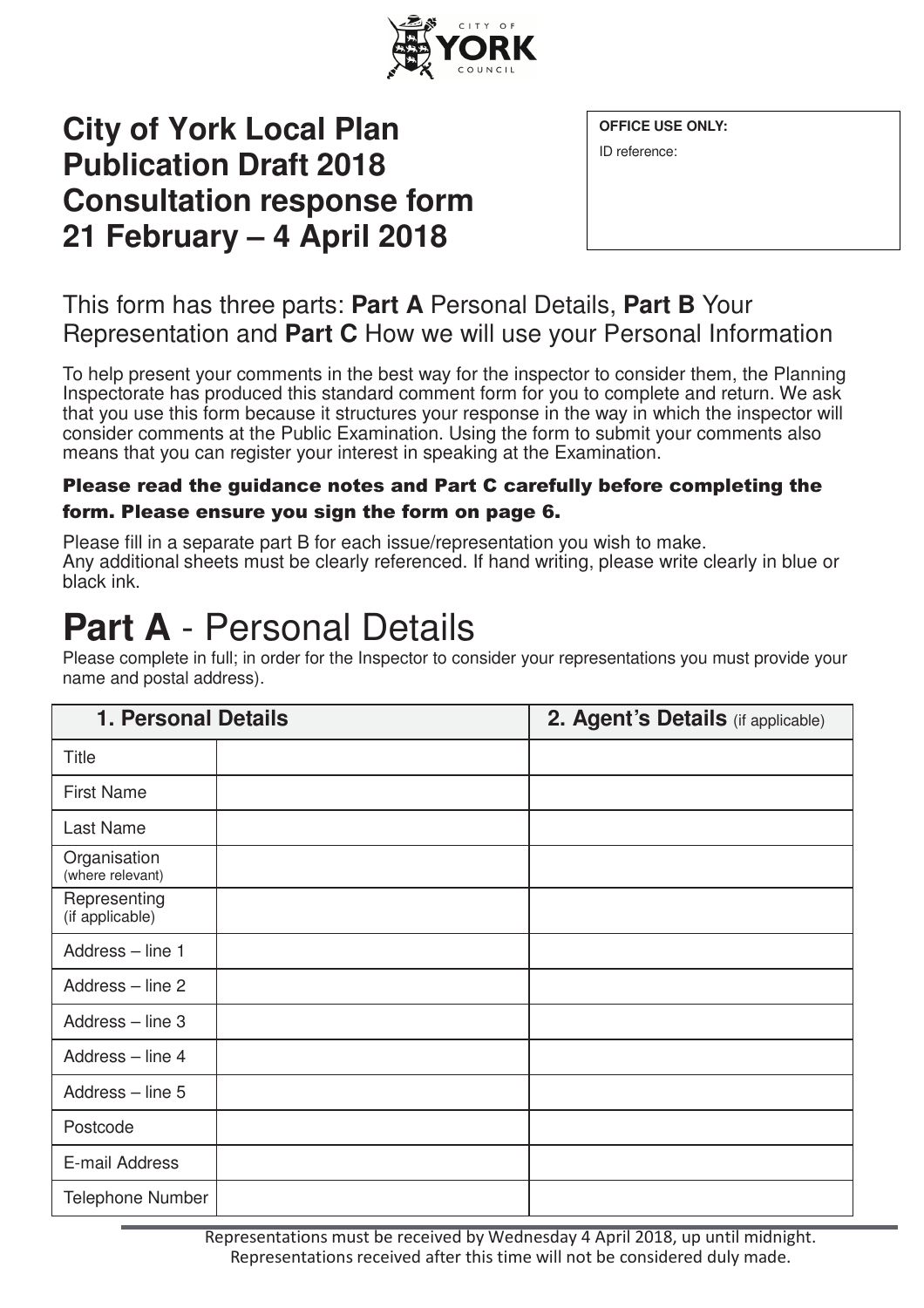### Guidance note



#### **Where do I send my completed form?**

Please return the completed form **by Wednesday 4 April 2018, up until midnight** 

- To: FREEPOST RTEG-TYYU-KLTZ Local Plan, City of York Council, West Offices, Station Rise, York, YO1 6GA
- By email to: localplan@york.gov.uk

Electronic copies of this form are available to download at www.york.gov.uk/localplan or you can complete the form online at www.york.gov.uk/consultations

#### **What can I make comments on?**

You can make representations on any part of the publication draft of the Local Plan, Policies Map or Sustainability Appraisal. Comments may also refer to the justification and evidence in the supporting technical papers. The purpose of this consultation is for you to say whether you think the plan is legally compliant and 'sound'. These terms are explained as you go through the response form.

#### **Do I have to use the response form?**

Yes please. This is because further changes to the plan will be a matter for a Planning Inspector to consider and providing responses in a consistent format is important. For this reason, all responses should use this consultation response form. Please be as succinct as possible and **use one response form for each representation you wish to make** (topic or issue you wish to comment on). You can attach additional evidence to support your case, but please ensure that it is clearly referenced. It will be a matter for the Inspector to invite additional evidence in advance of, or during the Public Examination.

Additional response forms can be collected from the main council offices and the city's libraries, or you can download it from the council's website at www.york.gov.uk/localplan or use our online consultation form via http://www.york.gov.uk/consultations. However you choose to respond, in order for the inspector to consider your comments you must provide your name and address with your response.

#### **Can I submit representations on behalf of a group or neighbourhood?**

Yes, you can. Where there are groups who share a common view on how they wish to see the plan modified, it would be very helpful for that group to send a single representation that represents that view, rather than for a large number of individuals to send in separate representations that repeat the same points. In such cases the group should indicate how many people it is representing; a list of their names and addresses, and how the representation has been agreed e.g. via a parish council/action group meeting; signing a petition etc. The representations should still be submitted on this standard form with the information attached. Please indicate in Part A of this form the group you are representing.

#### **Do I need to attend the Public Examination?**

You can indicate whether at this stage you consider there is a need to present your representation at a hearing session during the Public Examination. You should note that Inspectors do not give any more weight to issues presented in person than written evidence. The Inspector will use his/her own discretion in regard to who participates at the Public Examination. All examination hearings will be open to the public.

#### **Where can I view the Local Plan Publication Consultation documents?**

You can view the Local Plan Publication draft Consultation documents

- Online via our website www.york.gov.uk/localplan.
- City of York Council West Offices
- In all libraries in York.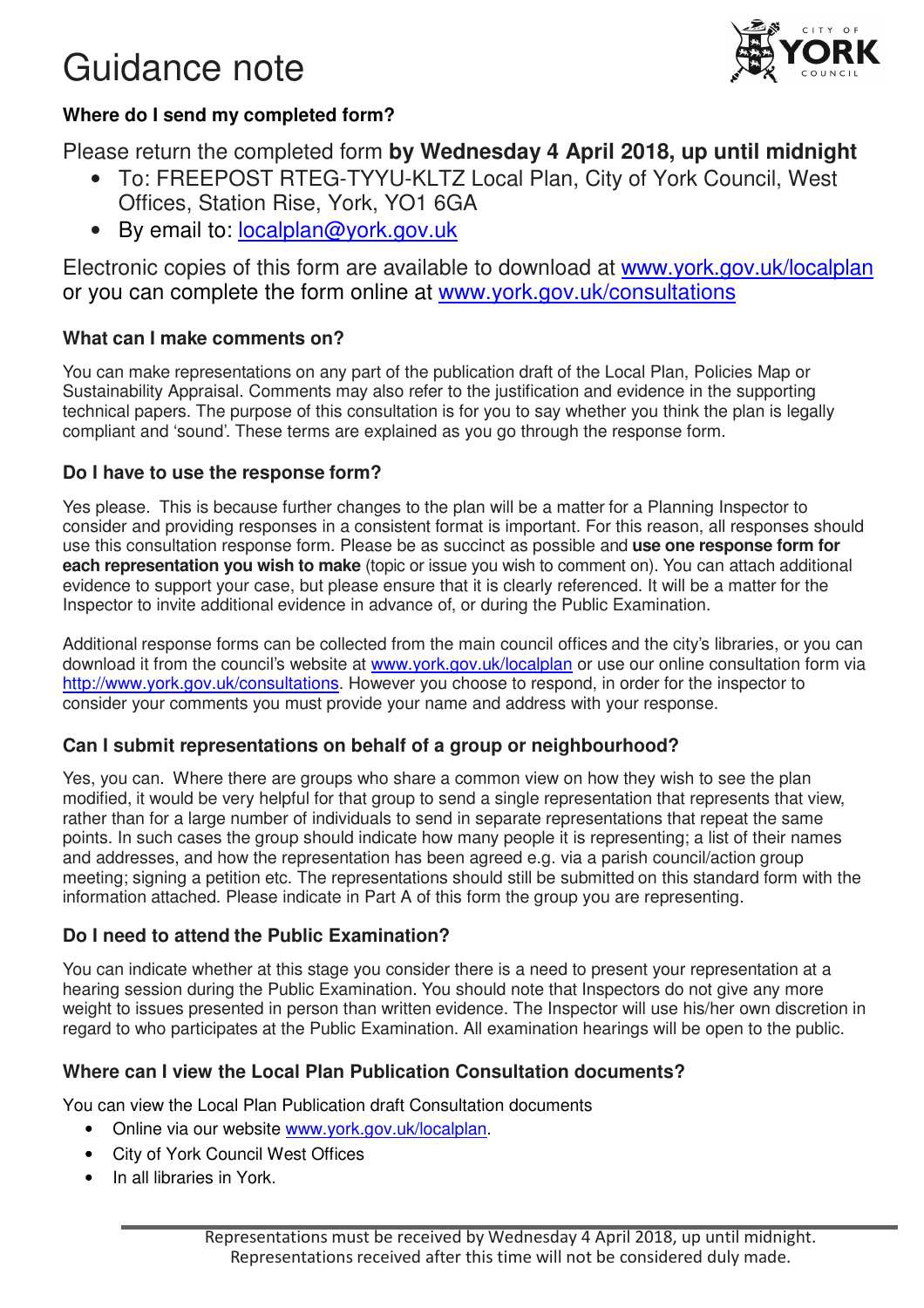# **Part B** - Your Representation

(Please use a separate Part B form for **each** issue to you want to raise)

#### **3. To which document does your response relate?** (Please tick one)

City of York Local Plan Publication Draft

Policies Map

Sustainability Appraisal/Strategic Environmental Assessment

#### **What does 'legally compliant' mean?**

Legally compliant means asking whether or not the plan has been prepared in line with: statutory regulations; the duty to cooperate; and legal procedural requirements such as the Sustainability Appraisal (SA). Details of how the plan has been prepared are set out in the published Consultation Statements and the Duty to Cooperate Statement, which can be found at www.york.gov.uk/localplan

#### **4. (1) Do you consider the document is Legally compliant?**

 $Yes \Box$  No  $\Box$ 

**4.(2) Do you consider that the document complies with the Duty to Cooperate?**  Yes  $\Box$ 

#### **4.(3) Please justify your answer to question 4.(1) and 4.(2)**

#### **What does 'Sound' mean?**

Soundness may be considered in this context within its ordinary meaning of 'fit for purpose' and 'showing good judgement'. The Inspector will use the Public Examination process to explore and investigate the plan against the National Planning Policy Framework's four 'tests of soundness' listed below. The scope of the Public Examination will be set by the key issues raised by responses received and other matters the Inspector considers to be relevant.

#### **What makes a Local Plan "sound"?**

**Positively prepared** - the plan should be prepared based on a strategy which seeks to meet objectively assessed development and infrastructure requirements, including unmet requirements from neighbouring authorities where it is reasonable to do so and consistent with achieving sustainable development.

**Justified** – the plan should be the most appropriate strategy, when considered against the reasonable alternatives, based on proportionate evidence.

**Effective** – the plan should be deliverable over its period and based on effective joint working on crossboundary strategic priorities

**Consistent with national policy** – the plan should enable the delivery of sustainable development in accordance with the policies in the Framework



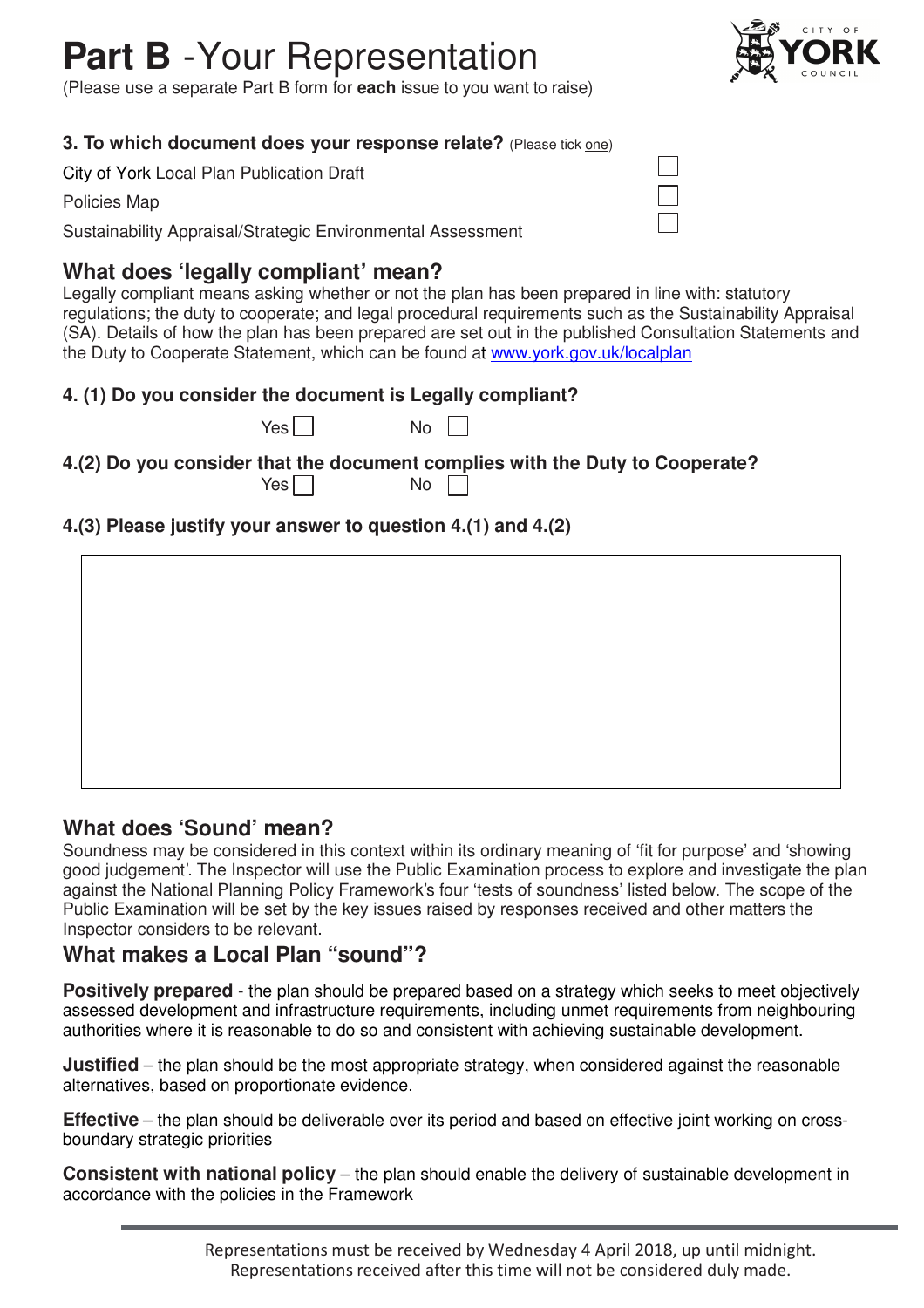

**5.(1) Do you consider the document is Sound?** 

 $Yes \tN$ 

If yes, go to question 5.(4). If no, go to question 5.(2).

| 5.(2) Please tell us which tests of soundness the document fails to meet: (tick all that apply) |                            |  |                                           |  |
|-------------------------------------------------------------------------------------------------|----------------------------|--|-------------------------------------------|--|
|                                                                                                 | Positively prepared $\Box$ |  | <b>Justified</b>                          |  |
|                                                                                                 | <b>Effective</b>           |  | <b>Consistent with</b><br>national policy |  |
|                                                                                                 |                            |  |                                           |  |

#### **5.(3) If you are making comments on whether the document is unsound, to which part of the document do they relate?**

(Complete any that apply)

| Paragraph<br>no. | Policy<br>Ref. | Site Ref. |  |
|------------------|----------------|-----------|--|
|                  |                |           |  |

#### **5.(4) Please give reasons for your answers to questions 5.(1) and 5.(2)**

You can attach additional information but please make sure it is securely attached and clearly referenced to this question.

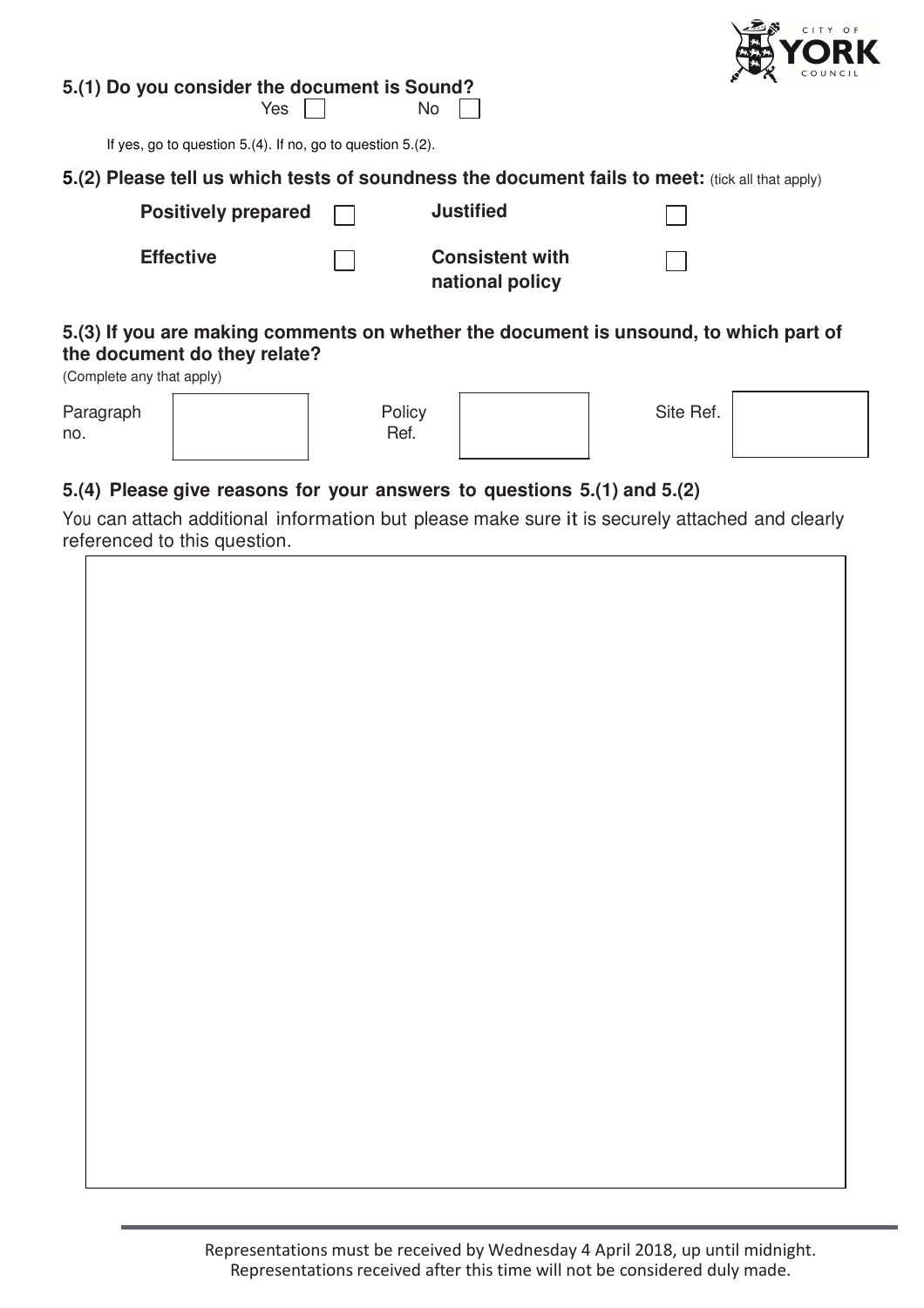#### **6. (1) Please set out what change(s) you consider necessary to make the City of York Local Plan legally compliant or sound**, **having regard to the tests you have identified at question 5 where this relates to soundness**.



You will need to say why this modification will make the plan legally compliant or sound. It will be helpful if you could put forward your suggested revised wording of any policy or text.

Please note your representation should cover succinctly all the information, evidence and supporting information necessary to support/justify the representation and the suggested modification, as there will not normally be a subsequent opportunity to make further representations based on the original representation at publication stage.

After this stage, further representations will be only at the request of the Inspector, based on the matters and issues he/she identifies for examination.

#### **7.(1). If your representation is seeking a change at question 6.(1), do you consider it necessary to participate at the hearing sessions of the Public Examination?** (tick one box only)

**No,** I do not wish to participate at the hearing session at the examination. I would like my representation to be dealt with by written representation

**Yes**, I wish to appear at the examination

If you have selected **No,** your representation(s) will still be considered by the independent Planning Inspector by way of written representations.

#### **7.(2). If you wish to participate at the oral part of the examination, please outline why you consider this to be necessary:**

**Please note:** the Inspector will determine the most appropriate procedure to adopt to hear those who have indicated that they wish to participate at the hearing session of the examination.